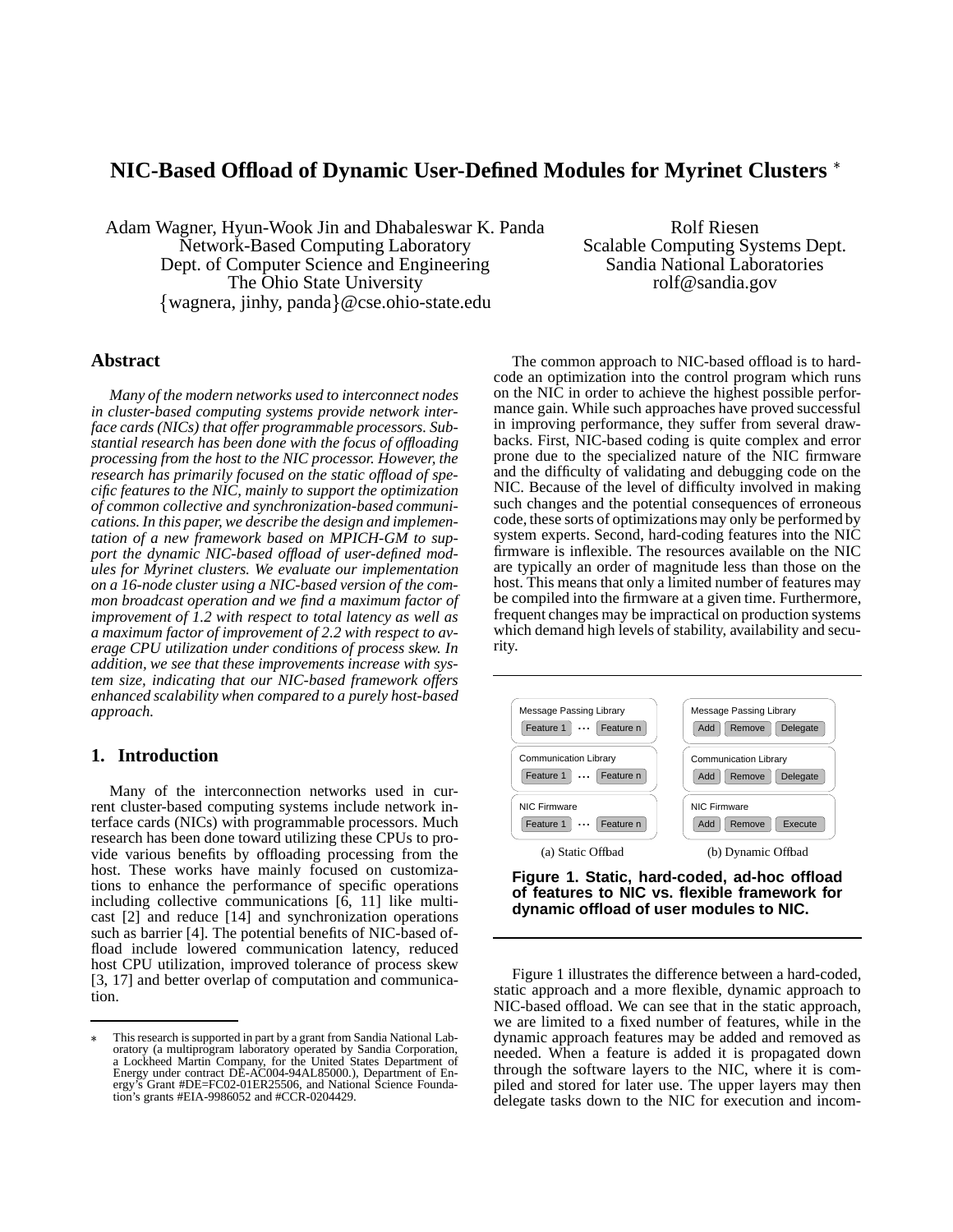ing messages may be handled by the code on the NIC without host involvement. When a feature is no longer needed, it may be purged from the NIC to free up resources for other uses.

This paper describes our design and implementation of a new framework to support the offload of user code to the NIC in Myrinet [1] clusters. Our approach addresses many of the negative aspects associated with hard-coding features into the NIC. We accomplish this by introducing a flexible framework which we refer to as NICVM (NIC-based Virtual Machine). This framework allows users to dynamically add and remove code modules from the NIC. The code is added by the user in source form and compiled into an intermediate format which is later interpreted by a specialpurpose virtual machine embedded in the NIC firmware. By interpreting the code we have the benefit of complete control, and perhaps counter-intuitively we can still realize the performance benefits associated with offload. We have implemented the common broadcast operation on the NIC as a user module and measured performance with respect to both latency and host CPU utilization. When compared to a similar host-based implementation on 16 nodes, we observe a maximum factor of improvement of 1.2 with respect to latency, and under conditions of process skew we observe a maximum factor of improvement of 2.2 with respect to CPU utilization. Furthermore, we find that in both cases these performance benefits increase with system size.

The remainder of this paper is organized as follows. In the next section, we provide brief background information. In section 3 we discuss the design challenges we encountered while implementing our framework and in section 4 we detail our implementation. In section 5 we evaluate the performance of our implementation and in section 6 we discuss related work. Finally, in section 7 we present our conclusions and discuss future work.

# **2. Background**

GM [15] is a user-level message-passing subsystem for Myrinet networks. Myrinet [1] is a low-latency, high-bandwidth interconnection network that employs programmable network interface cards (NICs), cut-through crossbar switches and operating-system-bypass techniques to achieve full-duplex 2 Gbps data rates. GM consists of a lightweight kernel-space driver, a user-space library and a control program (MCP) which executes on the NIC processor. The kernel-space code is only used for housekeeping purposes like allocating and registering memory. After taking care of such initialization tasks, the user-space library can communicate directly with the NIC-based control program, removing the operating system from the critical path.

GM provides user-level, memory-protected network access to multiple applications at once by multiplexing the network resources between applications. The communication endpoints used by applications are called *ports*. GM maintains reliable connections between each pair of nodes and then multiplexes traffic across these connections for multiple ports. This gives applications the advantage of reliable in-order message delivery without having to explicitly establish connections.

MPI [13] is a standard interface for message passing in parallel programs. MPICH [10] is the reference implementation of MPI and has been ported to a variety of hardware platforms including GM over Myrinet. The standard implementation of MPICH over GM (MPICH-GM) does not include support for NIC-based offload techniques.

# **3. Design Challenges**

This section discusses the design challenges we encountered while implementing our NICVM framework. The specifics regarding our solutions to each issue will be addressed in detail in the next section.

#### **3.1. Performance of User Code**

One of our main challenges was designing the framework so that the user code could be efficiently executed. There are two different areas where performance of user code is critical. The first is the startup latency required to activate a given user module on the NIC. This latency includes the time to determine which module should be activated as well as the time to perform any sort of environmental setup required for module execution. The second area where performance is critical is the actual time required to execute a given module of user-code once it has been located and its execution environment has been initialized. If the startup latency is too high, then performance will be poor regardless of the time taken to perform the actual work associated with the module. Such startup latencies could easily outweigh the positive effect of offload-related benefits like avoiding PCI bus traffic. Of course, the complete time taken to execute the user code is important as well. The MCP is structured as a state machine with different states for sending, receiving and performing DMAs to and from host memory. The transitions between states are highly tuned and adding any extra delay to process user code can have a negative impact on overall performance. For example, if a user code module takes too long to execute it may cause temporary receive queue buffers on the NIC to overflow, which will result in packets being dropped and potentially even a reset of the associated communication port.

# **3.2. Support for Multiple Reliable NIC-Based Sends**

Providing an infrastructure to allow user code to initiate multiple reliable NIC-based sends proved to be another challenge. It's relatively straightforward to initiate a send from the NIC, especially if reliability is not a requirement. However, we imagined that a common scenario for user modules would be to intercept a message before involving the host and perform reliable several sends to other nodes. Note that we wanted to avoid memory copies on the NIC, which would be prohibitively slow and would introduce scalability issues due to the lack of available NIC memory. So we needed to come up with a scheme that would support re-use of a given chunk of NIC-based memory for multiple sends and that would maintain the data associated with a given send until that send was verified complete, thus providing reliability. A related issue involved support for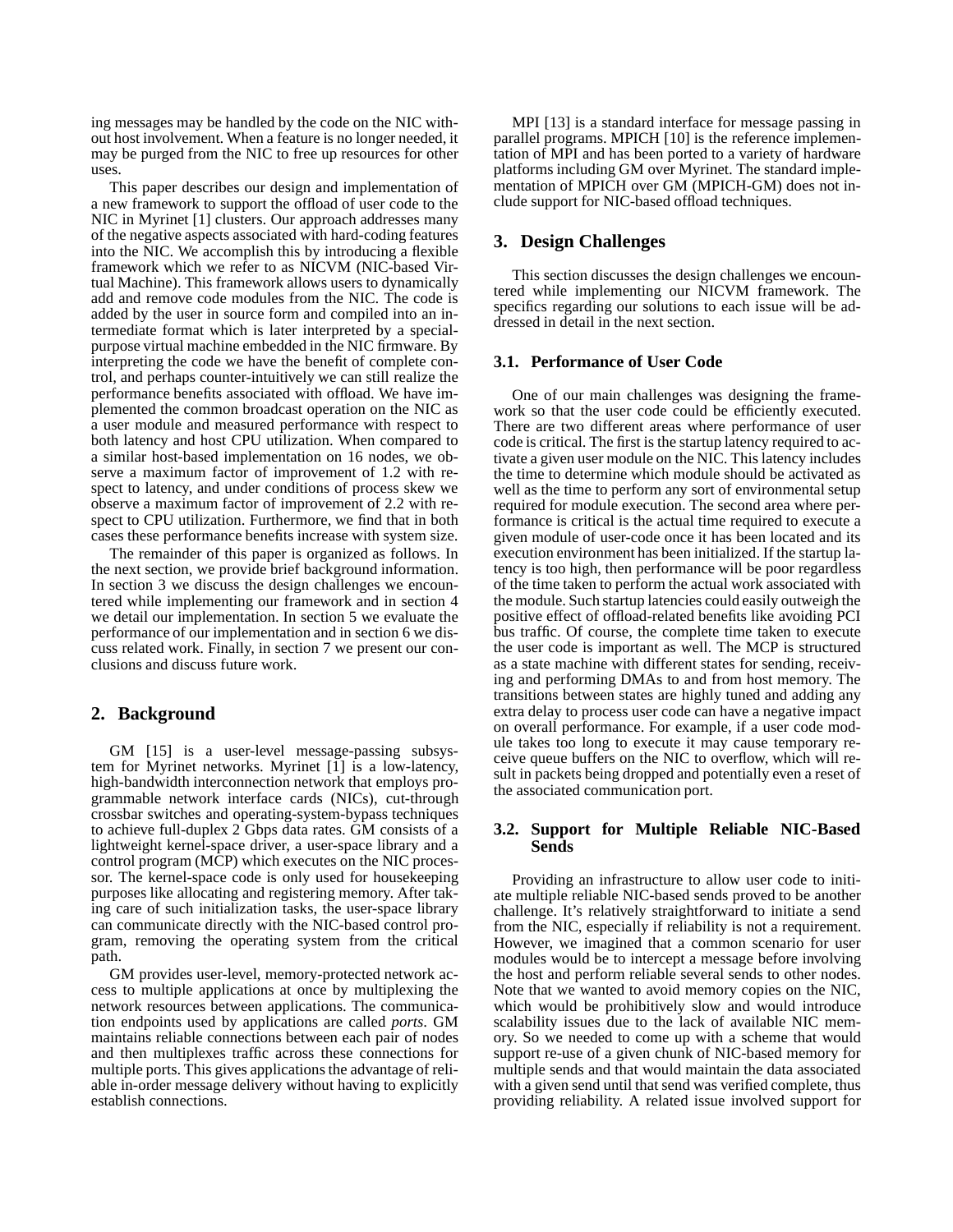user modules which involve both performing sends as well as transferring a received message to the host via DMA. The easiest solution would be to allow the receive DMA to complete and then perform the NIC-based sends. However, it would be more efficient in many cases to initiate the NIC-based sends first and then perform the DMA to the host later. This sort of behavior is especially beneficial for collective-style communications, where the DMA can often be moved outside of the critical communication path.

### **3.3. Avoiding Common-Case Impact and Interference**

Another challenge involved avoiding performance impact to the common case of non-NICVM message traffic. If we were to add our support for NIC-based execution of user code in a manner that caused the basic GM or MPI message latency to increase significantly, then the end result would not be of much practical use. This issue was further complicated by the fact that GM's send and receive queues and associated flow control mechanisms are tightly shared between the host and the NIC. Our design strategy needed to include measures to avoid interference between host-based and NIC-based sends and to accommodate the fact that NIC-based sends happen asynchronously with respect to the host. At the other extreme, we needed to consider situations where the host application simply exits after loading a user module on the NIC so there are no host resources available. This could occur, for example, in the case of a NIC-based intrusion-detection code, which just needs to be loaded to the NIC and then requires no further host involvement on a particular node.

#### **3.4. Environmental Constraints on the NIC**

When investigating the potential use of existing software packages on the NIC, we were faced with the challenge of adapting to the severely resource-constrained NIC environment. At 133-MHz and with 2-MB of RAM, the Myrinet NICs which we used were nearly an order of magnitude slower than the average host and contained an order of magnitude less memory. Furthermore, the NIC environment does not include many of the standard programming utilities which are taken for granted in host-based development. For instance, there is no dynamic memory allocation, C standard library routines or file system. The majority of the software packages that we initially evaluated were not sufficiently portable due to heavy reliance on such features.

### **3.5. Security Concerns**

Several security-related concerns also arise at the prospect of executing user code on the NIC. For example, should only the local host be able to upload code to the NIC or should it be acceptable for a remote host to do so? What happens if the user uploads code that contains an infinite loop or if a remote node sends a packet containing data that has a similar effect? Can the user execute arbitrary instructions on the NIC that might disable the NIC or allow access to memory regions belonging to other users? While we haven't addressed all of these challenges in our current implementation, they proved to be

factors that influenced the decisions made in the overall design of our framework. We intend to further investigate these issues in the future.

# **4. Our Implementation**

In this section we present the details of the implementation of our NICVM framework. We start with a high-level overview and then take a bottom-up approach to describing the details of the different framework components.

#### **4.1. Overview**

To get a high-level feel for the different components of the framework and how they fit together, let's start with an example. Our framework is basically a customized version of MPICH-GM. Assume that we wish to prototype a new NIC-based feature. To match with the experiments presented later, assume that this feature is a NIC-based broadcast.



**Figure 2. Examples of logical trees used to organize point-to-point communications between eight processes involved in a broadcast operation. The root node is shown in black, internal nodes are colored gray and leaf nodes are shown in white.**

Broadcast is a common collective operation where a buffer of data is sent from one node (the *root* node) to all other nodes involved in the communication. In MPICH, each process calls the MPI\_Bcast function at the application level to initiate the broadcast, with the root node supplying the outgoing buffer of data and the other nodes supplying empty buffers for incoming data. Internally, MPICH organizes the nodes into a logical tree and performs the broadcast using point-to-point communication between nodes. Figure  $2$  illustrates two different logical broadcast trees for eight processes. The root process is shown in black, internal processes are colored gray and leaf processes are shown in white. The arrows between processes indicate the direction of point-to-point messages associated with the broadcast.

Figure 2(a) is a binomial tree, which is the tree utilized by the default MPICH implementation of broadcast. The goal here is to maximize the amount of communication overlap. However, the logic required to construct the tree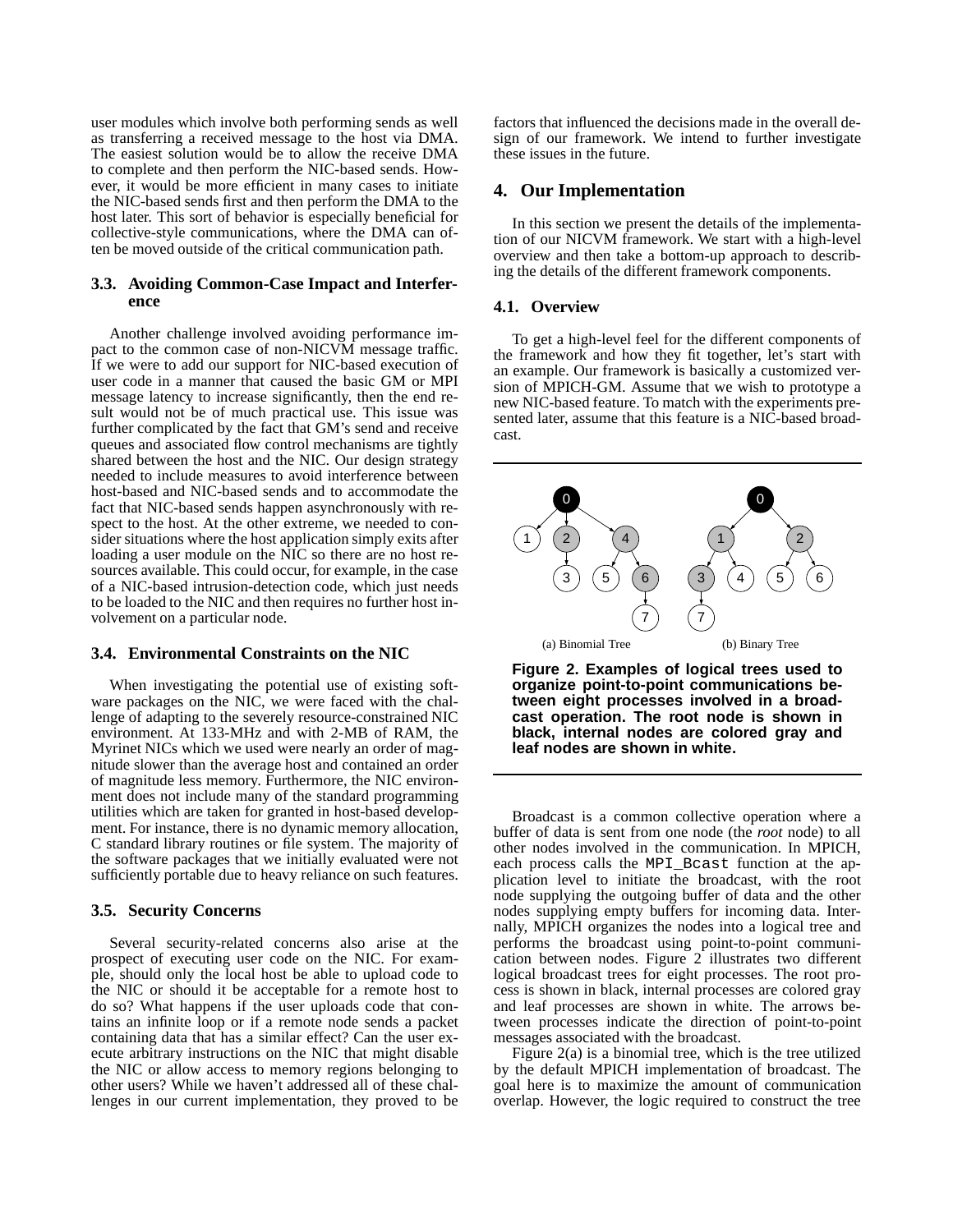is significantly more complicated than the simple computation involved in constructing a binary tree like that in Fig. 2(b). Since the NIC has such limited processing capabilities and strict latency requirements, the simpler approach of the binary tree has the potential to offer better performance in a NIC environment.

In order to implement a NIC-based broadcast using our NICVM framework, we would actually only need to do two things. First, we would create a source code module in an easy to understand language which is similar to Pascal and C. This module would implement the logic that we wish to offload to the NIC. Assuming we want to implement our broadcast with a binary tree, the module would contain logic to initiate two sends to the appropriate child nodes upon receiving a broadcast message. The simple module that we used for our experiments consisted of only 20 lines of code [18]. We would then write an MPI program in which all nodes first call an API routine to upload the source code module to the NIC. After this initialization phase the root node would call an API routine to delegate an outgoing message to the NIC-based module, while the other nodes would simply perform a receive.

At run time, the initialization phase would cause our NIC-based broadcast module to be dynamically compiled into a virtual machine running on the NIC. Upon delegation by the root node, the root node's NIC would hand off the outgoing message to the NIC-based virtual machine which would activate the broadcast module. The broadcast module would then initiate sends to the root's children. Upon receiving the message from the root, the NIC at each child would behave similarly, handing off the incoming message to the broadcast module before involving the host. After completing the sends initiated by the broadcast module, our framework would DMA the broadcast message to the host, thus finishing the broadcast. Note that this approach does not require any modifications to the underlying software layers or disturbance of the cluster environment.

Contrast this to the work required to perform a similar implementation without using our framework. First we would need to locate the source code for the MCP and incorporate our custom broadcast code. Even with extensive experience, modifying the MCP is a difficult and error-prone process, as the code is highly optimized and quite complex. Then we would also need to, at a minimum, modify the MPICH library source code to either add a new broadcast API routine or modify the functionality of the existing routine. We would also most likely need to make modifications to the source for the GM library to support our changes to the MPI layer. Finally, after rebuilding and installing MPICH-GM, we could write an MPI program to call the new or modified broadcast routine and test it on the cluster.

The main componentsinvolved in our framework are the MPICH and GM libraries, the MCP and our NIC-based virtual machine. Figure 3 details the different API routines associated with each component and how each component fits into the overall framework. Each layer relies on the API routines of the layer below. The functions listed inside the virtual machine are actually built into the language utilized by the user modules. Currently, we just provide basic primitives to enable forwarding messages. However, in order to make the framework more flexible we eventually plan to



**Figure 3. Various functions of the NICVM framework and where they fit in to the software layers. The functions listed inside the virtual machine are actually built into the language utilized by the user modules.**

add primitives to support the customization of packet headers and payload.

# **4.2. Virtual Machine**

We originally began our research using a Forth interpreter named pForth [5]. This was highly portable and extensible and was invaluable in our initial proof of concept implementation. However, we decided to write a custom interpreter for two reasons. First, pForth is a general purpose interpreter for the Forth language, which is fairly extensive. Accordingly, we were unable to achieve the low latency required for our specialized NIC-based implementation. Second, the Forth language is stack-based and significantly different than what most C or Fortran programmers are use to working with. We felt that a more familiar syntax would be more natural for programmers to learn and use.

We ended up using a tool named Vmgen [7] to generate an interpreter which is customized for our own needs. Vmgen is a utility that basically accepts a description of an instruction set and generates C code for the corresponding virtual machine. Vmgen generates an engine which accepts as input instructions of the type recognized by the virtual machine and emulates them using C statements. The front end to this engine is a parser created using flex [9] and bison [8], which are standard scanner and parser generators. The parser accepts source code written in the language to be interpreted by the virtual machine and translates it into a sequence of instructions understood by the the engine. This compilation only happens once for a given module during the initialization phase. The resulting instructions are then stored in the virtual machine in an optimized directthreaded manner which supports very low-latency interpretation.

We made several changes to both flex and the default Vmgen interpreter templates to generate code that would port to the Myrinet NIC. First, we replaced all dynamic memory allocation with code to use free lists of statically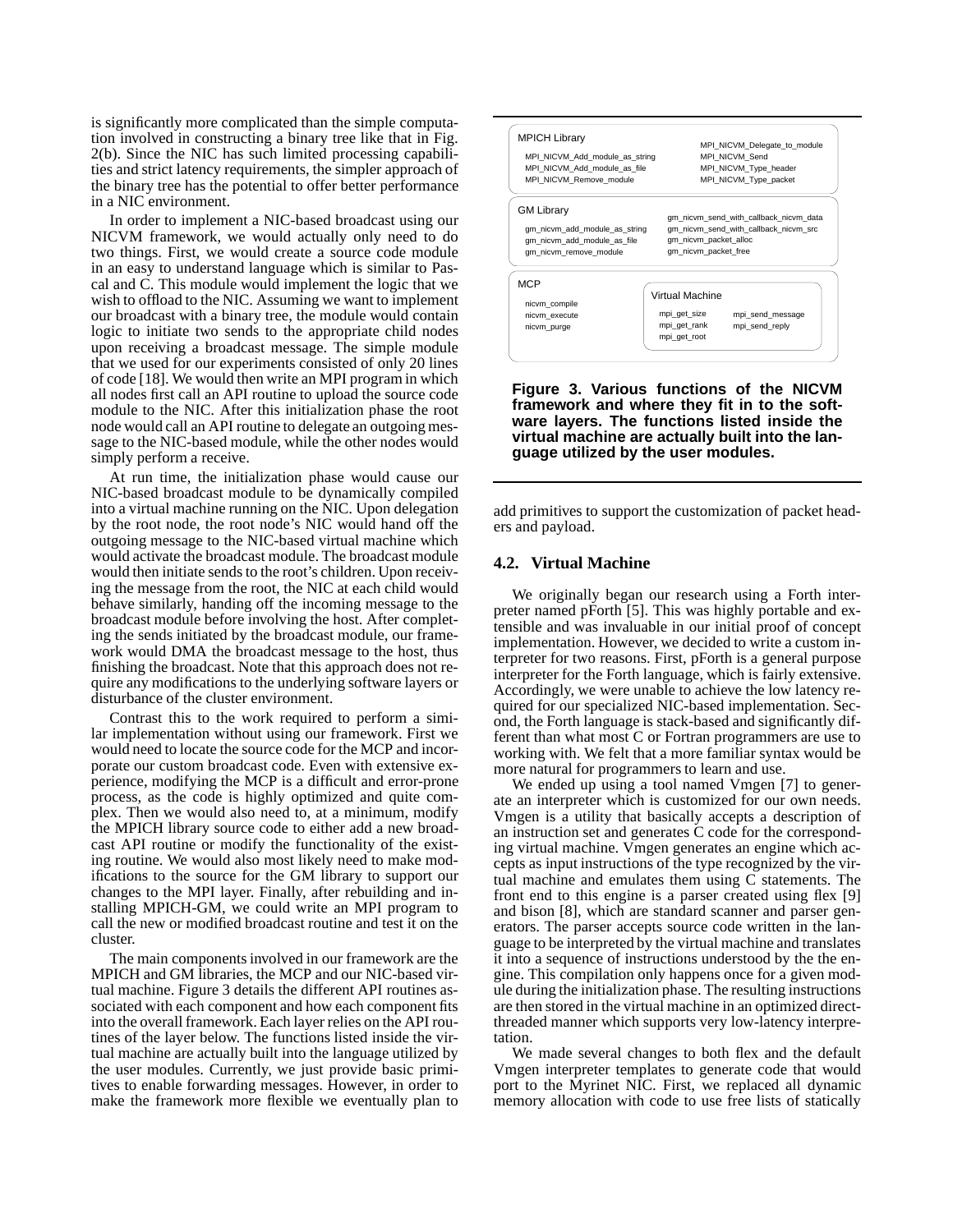allocated structures. This is a commonly used technique in the MCP where there is no support for dynamic memory allocation. Next, we implemented our own versions of several standard C library routines on which the parsing code was dependent. A final step in porting was to build the interpreter as a library so that it could be linked into the MCP. This involved breaking the default executable-style flow of the interpreter code into library functions. These functions allow the MCP to compile modules into the virtual machine, execute modules and purge modules when no longer required. Also, since the original interpreter code was intended to be run as an executable, it only supported one module at a time. So as part of the conversion to a library, we added code to manage the compilation and execution of multiple modules.

After the initial porting work, we extended the language to include several built-in functions for use by the userprovided code modules. These primitives give the user code access to MPI and GM state such as process ranks and IDs and the number of processes involved in communication. This information may then be used as input to other primitives for the purpose of initiating sends. We also extended the language to include constants for use by the user code in return values. These constants enable the user code to indicate success or failure as well as whether it has consumed a message or if the message requires further processing by the MCP.

# **4.3. MCP**

Our first step in modifying the MCP was to define two new packet types. These allow us to efficiently differentiate between default message traffic and NICVM messages, which require the involvement of our framework. This isolates the overhead of our extensions and prevents impact to default message latency. Figure 4 illustrates the integration of the virtual machine into the MCP. The MCP consists of four main software state machines associated with sending and receiving packets. The interpreter is situated on the receive path and is activated after a NICVM packet is received from the network but before the associated host DMA is initiated. The dashed arrows indicate the path exclusive to NICVM messages. Even though the interpreter is located on the receive path, it can also intercept NICVM packets delegated from the local host via a loopback path between the send and receive state machines.

One NICVM packet type contains user source code and the other contains data. When a source code packet is received, the MCP compiles it into the virtual machine. So in order to add a user module to the NIC, the host need only send a source code packet to its local NIC via the loopback path. Such details are abstracted from the user via API routines. When a data packet is received, the MCP hands off the data to the virtual machine, which invokes the appropriate user module. This processing is illustrated in detail in Figure 5. Both the source and data packets contain a name identifying the module with which they are associated. This allows the virtual machine to match data packets with the compiled version of the appropriate source module. Note that the user module may choose to *consume* the packet, indicating that the receive DMA to the host should be skipped. The receive DMA will also be skipped temporarily if the



**Figure 4. Integration of virtual machine into MCP. The ovals represent the different state machines which comprise the NIC logic. The solid arrows show the default path of packets through the MCP, while the dashed arrows indicate the path of packets containing NICVM source code or data. The arrow from the the Send state machine to the Recv state machine indicates loopback.**

user module initiates one or more sends. In this case, the DMA is actually postponed until after the sends complete so that it occurs outside of the critical communication path.



**Figure 5. Synchronous component of NICVM packet processing.**

In order to facilitate multiple reliable NIC-based sends originated by user modules, we employed a new feature of GM-2. In GM-1, there were only two *send chunks* and two *receive chunks*. Both send and receive chunks are just blocks of memory in the NIC SRAM used for staging sends and receives. The send chunks were used to overlap the transfer of data from the host to the NIC with the transfer of data from the NIC to the network. The receive chunks were used in a similar manner to pipeline the transfer of data from the network to the NIC with the transfer of data from the NIC to the host.

However, GM-2 uses send and receive free lists, each containing multiple *descriptors* which take the place of the fixed number of send chunks. Descriptors basically contain pointers to the route, headers and payload in NIC SRAM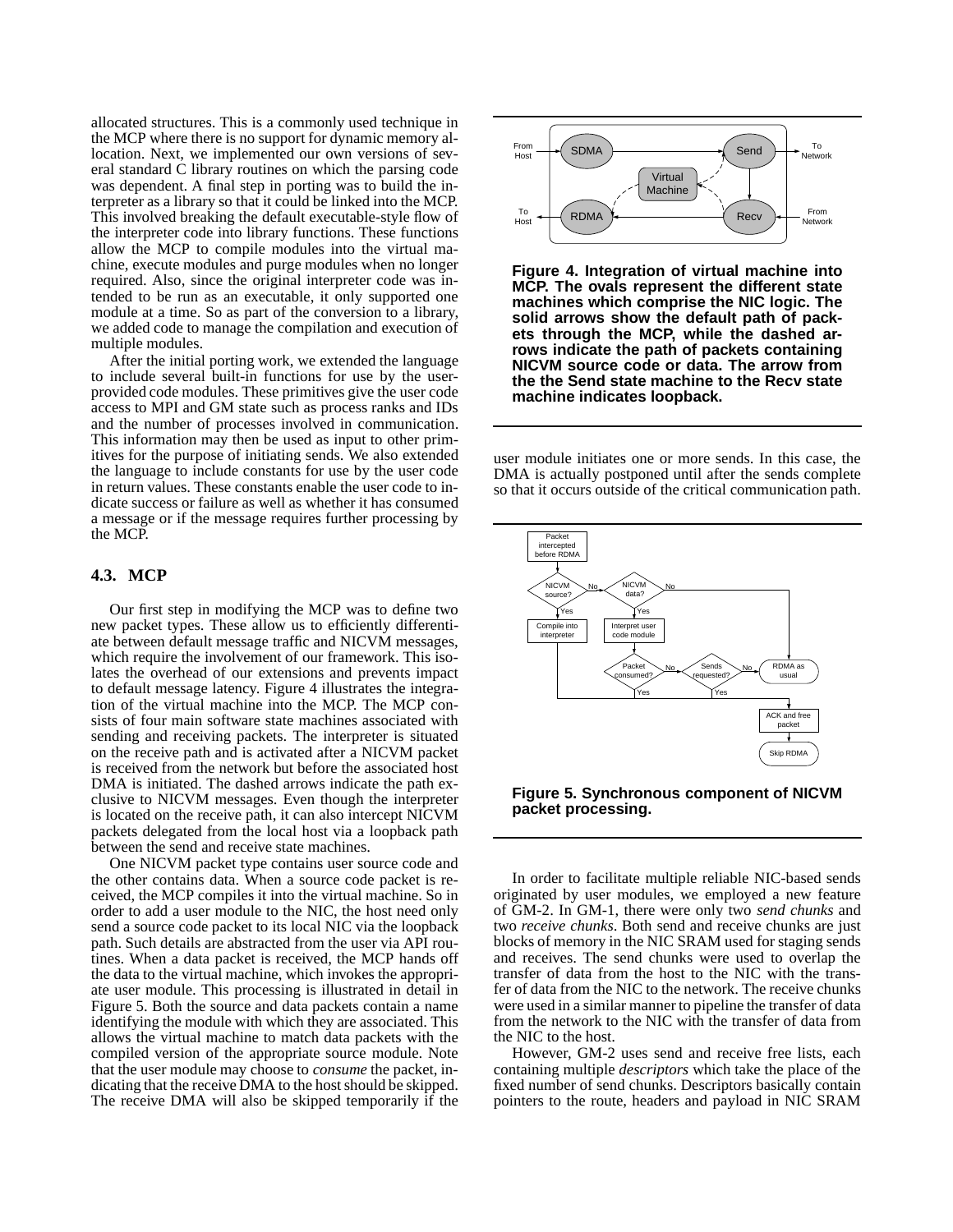for a given packet. In addition, each descriptor contains a pointer to a callback function and an associated context pointer. Just after the MCP frees a given descriptor, if a callback function has been specified it is called and passed a pointer to the descriptor as well as the context pointer. The callback is then free to reclaim the descriptor from the free list for use as desired. In our case we reclaim the descriptor for re-use in subsequent NIC-based sends.



**Figure 6. Relationship between a GM descriptor associated with a send or receive and the NICVM send context and NICVM send descriptors used to manage NIC-based sends. The items in white are part of the default GM implementation, while those in gray were added as part of the the NICVM framework.**

We make use of this mechanism as follows. When the user module wants to initiate sends, we basically just record all of the information required to enqueue the send in a *NICVM send descriptor*. We maintain a queue of these send descriptors for a given GM send or receive descriptor. Figure 6 illustrates these data structures for a user module which has requested two sends. The queue is organized using a *NICVM send context* which maintains pointers to the first and last NICVM send descriptors as well as other common information such as the active GM port to be used for the sends. By *active* GM port, we mean the communication port associated with the send or receive that invoked the user module.

After the user module terminates, we proceed in an asynchronous manner to perform the actual sends. This process is illustrated in Figure 7.Just after the GM descriptor associated with the original send or receive is freed, the MCP calls our NICVM send callback. We reclaim the GM descriptor, dequeue the first NICVM send descriptor and enqueue the associated send. A GM send token is required for each send. In order to avoid interfering with host-based sends on the same port, we use a dedicated send token included as part of the NICVM send descriptor. When the MCP finishes the send, it again frees the GM descriptor and calls our callback. This time the callback just reclaims the descriptor but doesn't initiate the next send. Instead, we wait until the previous send has been acknowledged by the recipient and then proceed. This cycle repeats until all sends have been completed, at which point we DMA the message to the host if necessary.



**Figure 7. Asynchronous processing of sends requested by a user code module.**

# **4.4. GM and MPI Libraries**

Our modifications to the GM library consisted mainly of the addition of API functions to support adding and removing user modules from the NIC and sending data packets. We also included API functions to abstract the process of allocating and freeing NICVM packets. In order to make MPI state information available to the user modules, we also extended the GM port data structure and added a related API function for internal use by MPI in recording state data in the port. We modified the port to record the size of the MPI communicator as well as the mappings from MPI node ranks to the GM node IDs and subport IDs required to enqueue sends in the MCP.

The API routines that we added to the MPI library mostly map onto the underlying GM routines. The main exceptions include a function to explicitly delegate a message to the local NIC and helper routines to abstract the creation of MPI data types for NICVM packets.

# **5. Experimental Results**

We evaluated our framework on a cluster of 16 dual-SMP 1-GHz Pentium-III nodes with 33-MHz/32-bit PCI. The nodes were connected via a Myrinet-2000 network built around a 32-port switch. Each node contained a PCI64B network interface card with a 133-MHz LANai9.1 processor and 2 MB of SRAM. Our framework is based on MPICH 1.2.5..10 over GM 2.0.3, and all comparisons were performed against the original, unaltered software packages of the same versions.

We created two MPI microbenchmarks for use in evaluating our framework. The first microbenchmark measures the total time (latency) to perform a standard broadcast operation, where a message is sent from one node (the root) to all other nodes. The second microbenchmark is similar in that we evaluate the broadcast operation. However, in this case we measure the average per-node host CPU utilization associated with performing the broadcast under varying amounts of process skew. For both microbenchmarks, we compare a baseline version using the standard MPI mecha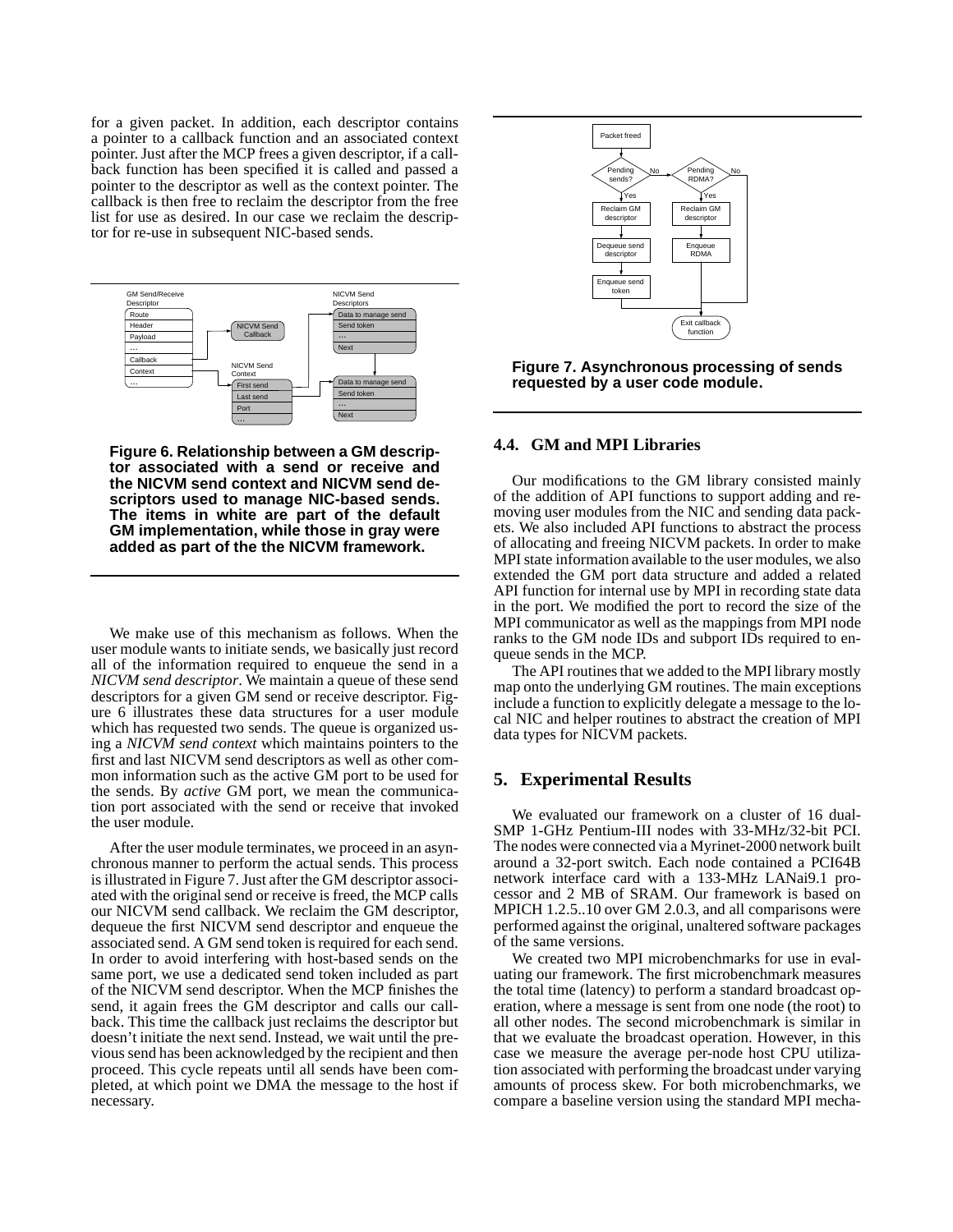nisms to a customized version based on our NICVM framework.

#### **5.1. Latency Results**

The broadcast latency benchmark works as follows. For the baseline version we use the broadcast primitive provided by MPI. As described in Section 4, the MPICH implementation organizes the broadcast communication into a logical binomial tree. We time a series of 10,000 broadcasts and take the average, using a barrier to separate iterations. We start timing just before the root node initiates the broadcast. When a non-root completes the broadcast, it sends a notification message to the root node. The root node stops timing after receiving notification messages from all other nodes. The notification messages may be received by the root node in any order so as to avoid introducing unnecessary serialization of receives. This process is repeated for varying system and message sizes.

In the NICVM version, a user-provided module is uploaded to the NIC at all nodes during the initialization phase. This module implements a broadcast by organizing communication into a logical binary tree. The root constructs a NICVM packet targeted for the module installed on each NIC and delegates the packet to its local NIC. All other nodes simply perform a standard MPI receive. The NIC at the root node then assumes responsibility for initiating the first two point-to-point sends associated with the broadcast. As the NICs at the other nodes receive the packet, the broadcast module decides whether or not to perform additional sends based on the position of the node in the logical tree. The timing is performed identically to the baseline version.

Figures 8 and 9 show the results of the broadcast latency microbenchmark for 16 nodes. We can see that the NICbased implementation consistently outperforms the hostbased implementation for all but the smallest message sizes. We see a maximum factor of improvement of 1.2 at large message sizes. The NIC-based implementation performs better for larger messages due to the fact that for internal nodes we avoid a trip across the PCI bus associated with a send DMA from the host to the NIC. Another factor in the improved performance is that for internal nodes, the DMA to the host associated with the received broadcast message is delayed until after the broadcast message is propagated to the node's children. This takes the receive DMA out of the critical path with respect to the entire operation and allows the broadcast to progress more quickly overall.

Figure 10 shows the results of the broadcast latency benchmark for varying system size. Here we can see that the factor of improvement increases with system size, indicating the enhanced scalability of the NIC-based approach.

# **5.2. CPU-Utilization Results**

The broadcast CPU-utilization benchmark is implemented slightly differently than the corresponding latency benchmark. In addition to varying the number of nodes and the message size, we also introduce a variable amount of delay at each node to simulate process skew. First, we convert a given maximum amount of delay from microseconds to busy-loop iterations at each



**Figure 8. Latency of NIC-based (nicvm) broadcast and host-based broadcast (baseline) for 16 nodes and small message sizes.**

node. All delays are then generated using busy loops as opposed to absolute timings. This enables us to capture the CPU utilization associated with the broadcast operation. Next, we perform a series of 10,000 broadcasts and take the average across all nodes, using a barrier to separate iterations.

Within each loop iteration, the timing measurements are taken as follows. At each node we first start timing, then introduce a random amount of delay between zero and the maximum delay, perform the broadcast, introduce a catchup delay and finally stop timing. The skew delay as well as the catchup delay are then subtracted from the measured time at each node to calculate the CPU utilization. The catchup delay is equal to the maximum skew delay plus a conservative estimate of the maximum broadcast latency. The intent here is to be sure to delay long enough to capture all asynchronous processing in the overall time measurement.

Fig. 11 shows the results of the broadcast CPUutilization benchmark for 16 nodes with increasing amounts of process skew and message sizes of 4096 and 32 bytes. We can see that the NICVM implementation consistently outperforms the default implementation for all combinations of skew and message size, with Figure 11(b) showing a maximum factor of improvement of 2.2. As the amount of skew increases, internal nodes in the default implementation spend more and more time waiting on the broadcast message from their parent so that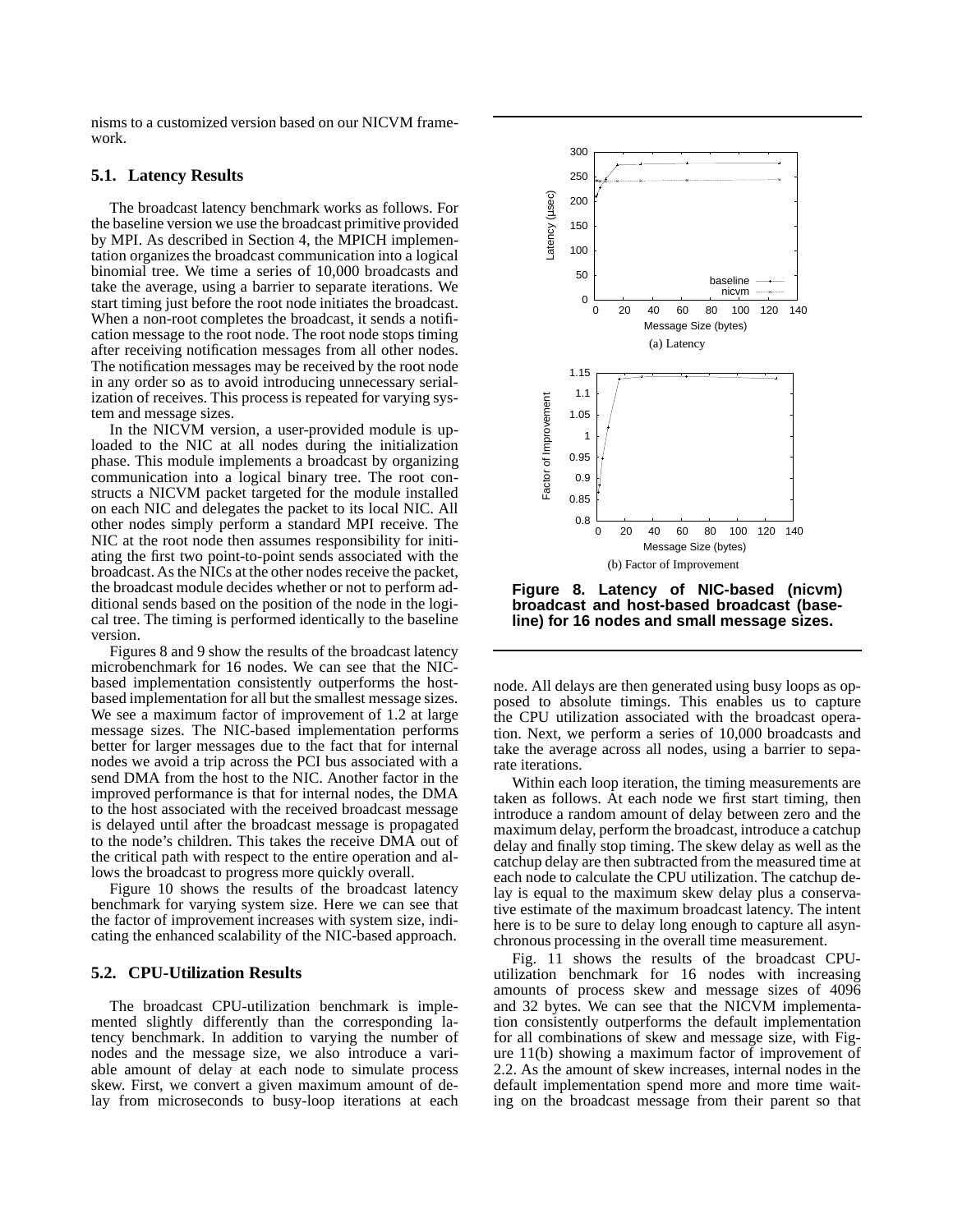

**Figure 9. Latency of NIC-based (nicvm) broadcast and host-based broadcast (baseline) for 16 nodes and large message sizes.**

they can propagate the message to their children. However, in the NICVM case all non-root nodes simply perform a receive at the host level and delegate all of the intermediate broadcast processing to the user code module on the NIC. The artificial process skew still causes each host to be delayed, but the overall broadcast operation is less affected as the NIC takes care of forwarding broadcast messages to the children.

Fig. 12 shows the results of the broadcast CPUutilization benchmark for for 2, 4, 8 and 16 nodes with a maximum process skew of of  $1,000 \mu s$  and message sizes of 4096 and 32 bytes. These results confirm that the results demonstrated in Fig. 11 hold for varying system sizes. Once the system size increases past the unrealistic two-node scenario, the NICVM implementation outperforms the default implementation for all message sizes. Furthermore, we can see that the factor of improvement increases with system size, demonstrating the scalability benefits of offloading computation to the NIC.

Note that in both of the previous cases, the greatest factor of improvement occurs for smaller message sizes. This is because small messages are the most vulnerable to the effects of process skew since the effects of factors such as transmission time, copy time and DMA time are less prevalent then they are for larger messages.

Fig. 12 shows the results of the broadcast CPU-



**Figure 10. Latency of NIC-based broadcast (nicvm) and host-based broadcast (baseline) for 2, 4, 8 and 16 nodes with 32 and 4096-byte message sizes.**

utilization benchmark without process skew for for 2, 4, 8 and 16 nodes and message sizes of 4096 and 32 bytes. Here we can see that even without the introduction of artificial process skew, the NICVM implementation eventually outperforms the default implementation for all message sizes beyond the fairly modest system size of eight nodes. This is due to the fact that process skew is naturally introduced as the number of nodes involved in the broadcast increases and there are more opportunities for the nodes to become unsynchronized.

#### **6. Related Work**

The U-Net/SLE [19] project ported a Java virtual machine to the NIC on a Myrinet network. There are several major differences between this work and our NICVM framework. First, U-Net/SLE utilizes a Java virtual machine while we take a more customized approach, building an interpreter from scratch specifically for use on the NIC. Even though the Java virtual machine used by U-Net/SLE has been stripped of non-essential Java language features, it still incurs a high amount of overhead. This overhead makes the NIC-based approach slower than similar host-based approaches for all but the simplest tests. Second, in U-Net/SLE a single Java class file may be associated with a given U-Net user endpoint. A U-Net endpoint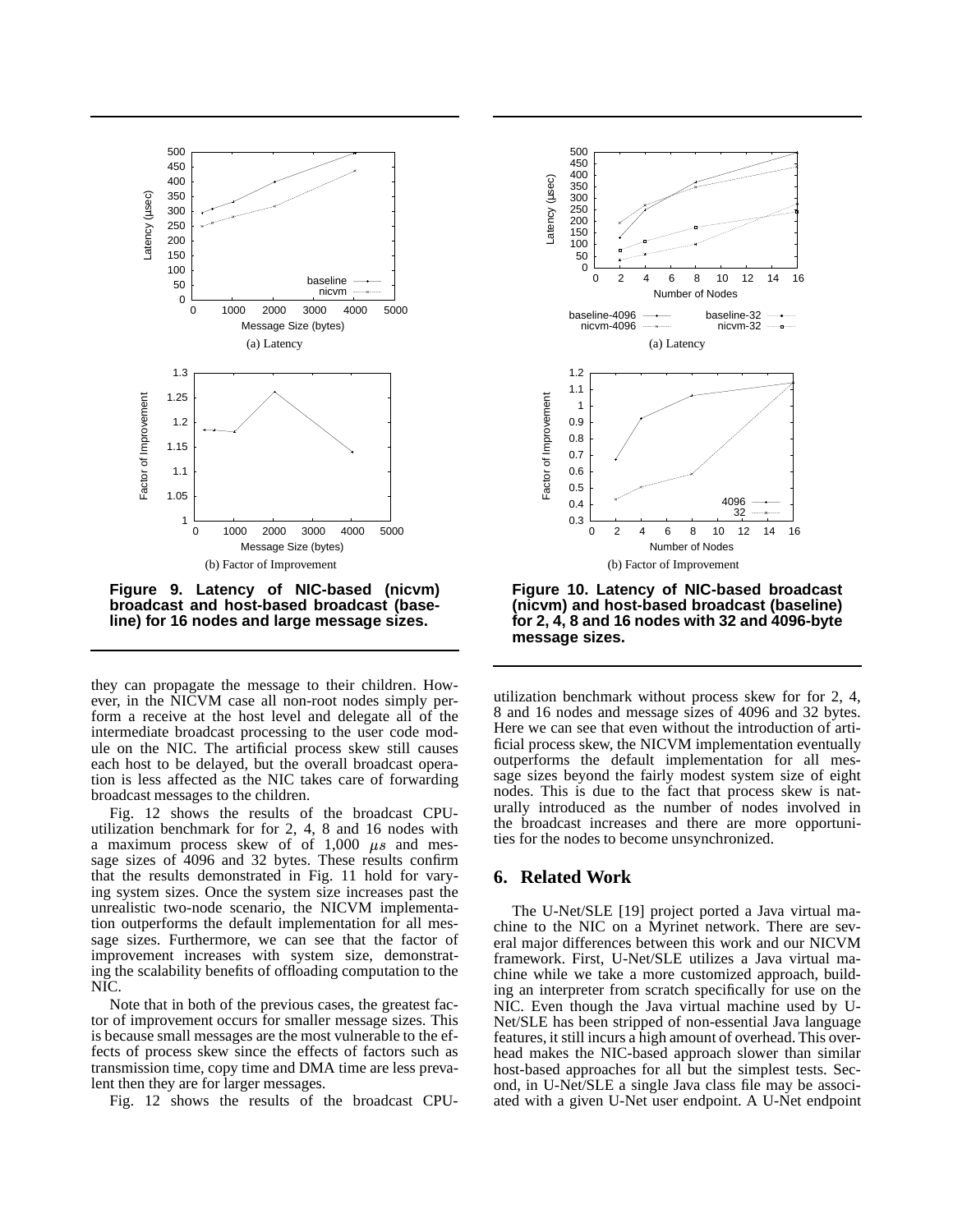

**Figure 11. Average CPU utilization of NICbased (nicvm) broadcast and host-based broadcast (baseline) for 16 nodes with varying process skew and 4096 and 32-byte messages.**

is equivalent to a port in GM in that it abstracts an application's connection to the network. Once associated with an endpoint, methods in the class are called to process all incoming and outgoing messages. In contract, NICVM allows multiple user modules to be added to the NIC and does not make any association between a module and an application or port. In fact, NICVM modules may even be left on the NIC for utilization after a user application terminates. Also, NICVM packets are differentiated from standard GM packets so that the overhead of the mechanism for executing user modules may be avoided unless actually required. Finally, to the best of our knowledge no high-level API such as MPI has been ported to U-Net/SLE. As part of the NICVM framework, we provide extensions to both the GM and MPI layers, making our offload features easily accessible to both user applications and API developers.

Recent versions of Quadrics [12] have included a feature that enables end users to compile a code module and load it into the NIC at runtime. This code is then executed by a dedicated thread processor on the NIC. While this approach enables offload of processing to the NIC, it also has some minor drawbacks. First, although more than one module may be added to the NIC, there is no published way to remove a module. Also, a module is only active as long as the user program is alive, so extra effort is needed to of-



**Figure 12. Average CPU utilization of NICbased (nicvm) broadcast and host-based broadcast (baseline) for 2, 4, 8 and 16 nodes with maximal process skew and 4096 and 32 byte messages.**

fload persistent code to the NIC.

Active Messages (AM) [16] also provides packet driven handler invocation. The AM packet, however directly specifies the address of a handler routine to be used in processing the packet, making it less flexible than the dynamic NICVM framework where the loaded source modules may vary from NIC to NIC. Moreover, the AM handler actually executes on the host, so it can't provide the benefit of offloading computation to the NIC.

# **7. Conclusions and Future Work**

We have described both the design challenges and implementation details of our framework for offload of dynamic user-defined modules to the NIC on Myrinet clusters. With respect to overall latency, we found a maximum factor of improvement of 1.2 for NIC-based broadcasts when compared to a similar host-based implementation. Furthermore, we observed a factor of improvement in CPU utilization of up to 2.2 under conditions of process skew. We observe that in both cases the factor of improvement increases with system size, indicating that the benefits of our implementation will lead to improvements in scalability on larger clusters. However, note that while performance improvement is de-